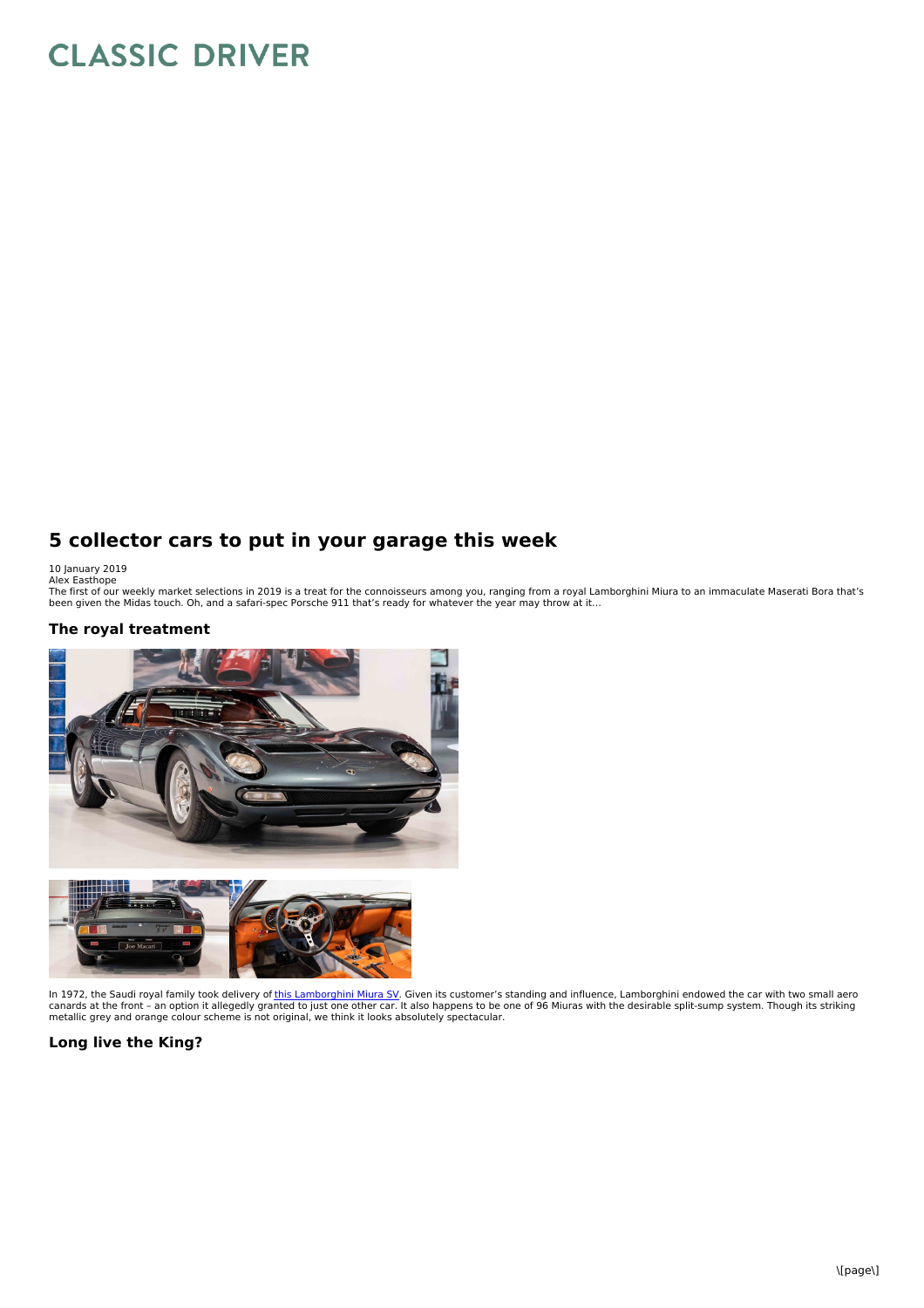Many would argue that the supercar game of thrones began and ended with the Ferrari F40. Its ferocious performance, lack of driver aids, and no-frills purpose instantly won<br>it a place in the hearts of diehard drivers and s

#### **Bang for buck?**



Ocellus Teal - that's the name of the alluring shade of blue<u>this 2016 Aston Martin V12 [Vantage](https://www.classicdriver.com/en/car/aston-martin/v12-vantage/2016/608673) S</u> is painted. And we think it suits the short and squat sports car really rather<br>well. The fully-loaded Aston's interior is e

### **The Midas Touch**





Every so often, there will be a car in the Classic Driver Market that simply stops us in our tracks. This <u>1973 [Maserati](https://www.classicdriver.com/en/car/maserati/bora/1973/608813) Bora 4.9</u> resplendent in gold is one of those cars. The<br>colour's official name is *Oro Kelso* and it

#### **This is just a tribute**